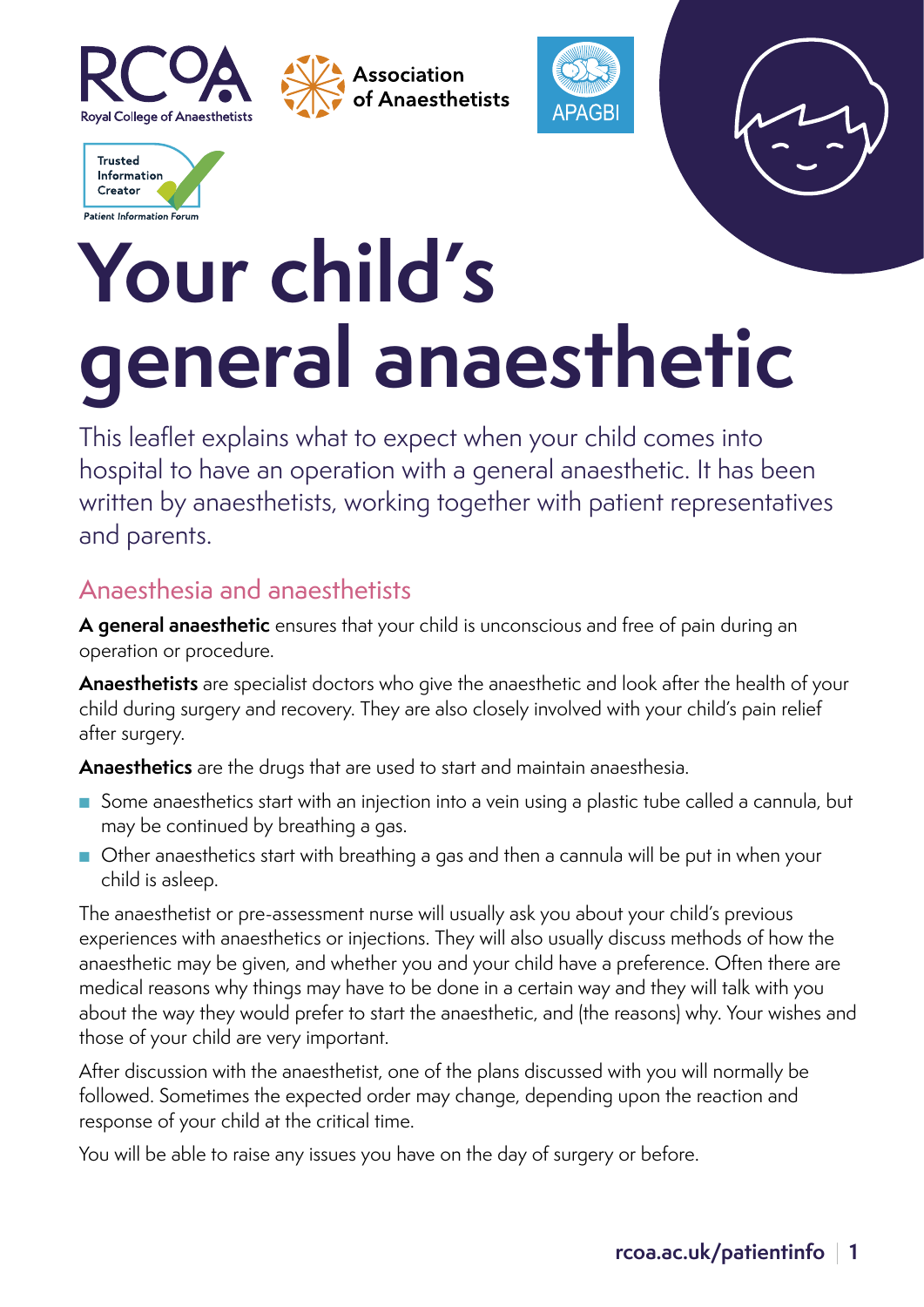You may also meet Anaesthesia Associates who are highly trained healthcare professionals. You can read more about their role and the anaesthesia team on our website: [rcoa.ac.uk/patientinfo/anaesthesia-team](http://rcoa.ac.uk/patientinfo/anaesthesia-team)

# Preparing your child

 $\mathbf{r}$ 

 $\mathbf{r}$ 

 $\mathbf{i}$ 

 $\mathbf{i}$ 

There are several things that you can do to prepare your child for coming into hospital.

Unless your child is very young, you should try and explain:

- that they are going into hospital
- that they will be having an operation or investigation
- some basic information about what will happen to them when they are in hospital.

The best time to provide this information will differ between children. Preschool children probably only need to know the day before. Older children may need more time.

There are also leaflets for children of different ages available to download from the *Information for children, parents and carers* pages on the College website:

#### [rcoa.ac.uk/childrensinfo](http://rcoa.ac.uk/childrensinfo)

- Rees Bear has an anaesthetic (ages 3–6 years with an adult reader).
- *Davy the detective: finding out about anaesthetics* (ages 7–11 years)
- *General anaesthesia: a brief quide for young people* (age 12 years plus)

*My Daycase operation: an Easy Read* and accessible resources are also available here: rcoa.ac.uk/patient[info/easyread](http://rcoa.ac.uk/patientinfo/easyread)

There is also an animation called *A Little Deep Sleep – a Family Guide to Anaesthetics* which is helpful for children up to the age of 12 years old: ([vimeo.com/138062201\)](http://vimeo.com/138062201).

Some hospitals offer you and your child the chance to visit the children's surgery ward before the day of the operation. This is a good way to help prepare your child and reduce anxiety. Many hospitals have a play-therapy team who can give explanations and encourage discussion through play.

#### **Some ideas of what to say to your child**

- Explain that the operation or test will help your child to get better or partially better, depending on their circumstances.
- Encourage your child to talk about the operation and ask questions. Books, games and stories can help. There are resources such as colouring sheets available from the College website: rcoa.ac.uk[/childrensinfo](http://rcoa.ac.uk/childrensinfo)
- Tell your child about timing. When will they have the operation or investigation? How long will their stay in hospital be (if you know this)?

If your child will be staying in hospital overnight, let them know if you will be able to stay too. If you are unsure whether this is possible, you can call the hospital to confirm.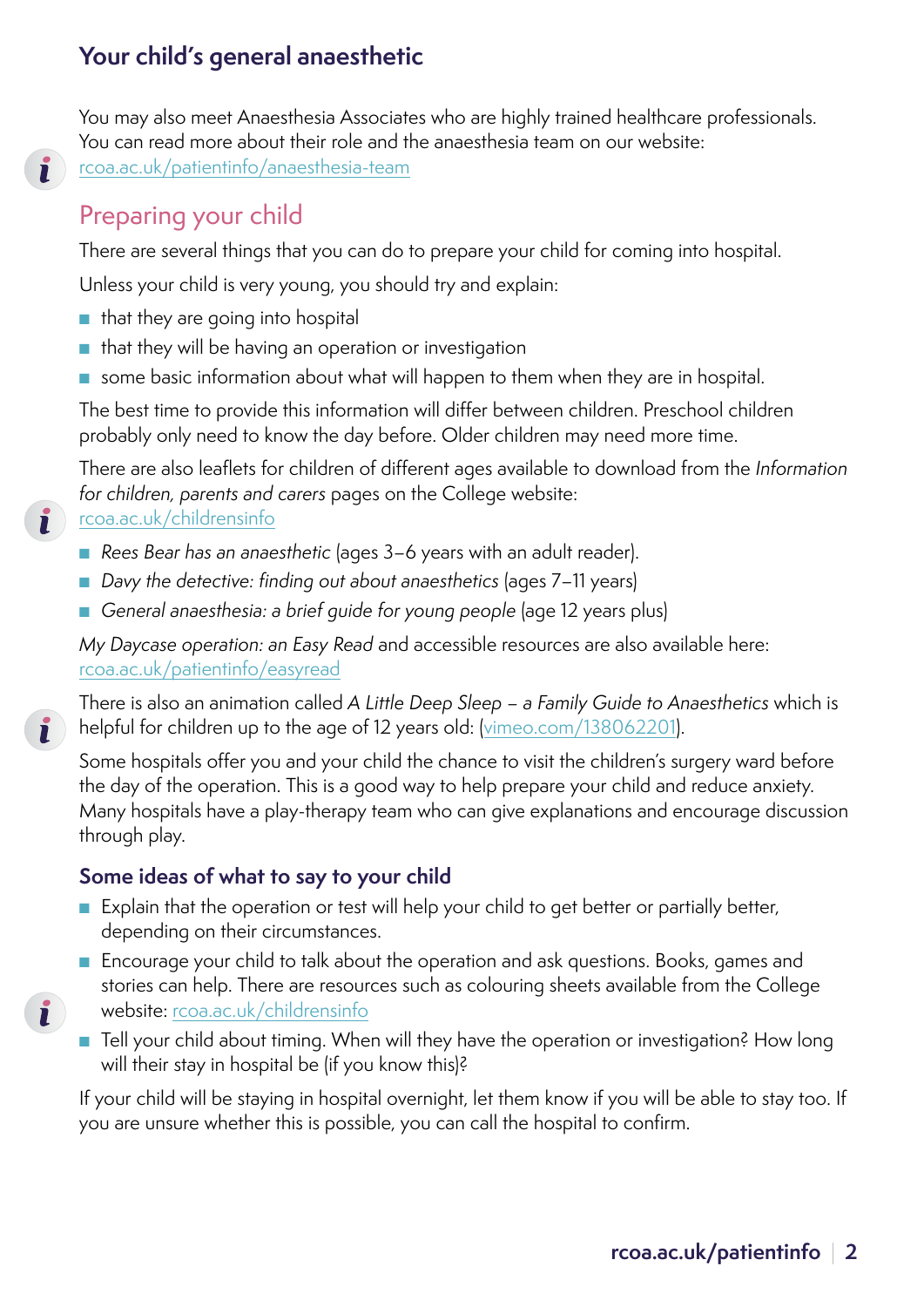Your nurse can advise you on what you should take into hospital, but please bring any regular medication that your child usually takes in the original packaging, pyjamas, a toothbrush, hairbrush, change of underwear or nappies and a favourite teddy or toy. Children often enjoy deciding what to pack but it's best not to include too many toys.

Mobile phones and tablets can be very useful but remember to bring your charger and headphones.

You should stock up on painkillers such as paracetamol and ibuprofen ready for when your child returns home. Your hospital will advise you on how to take them.

#### **Not well just before surgery?**

 $\mathbf{r}$ 

You should phone the hospital if your child develops a significant cough or cold within two weeks of the operation, or diarrhoea or vomiting within a few days of the day of the operation. It may be necessary to delay the operation until your child is better.

Coughs and colds can make children, especially those who are younger, more likely to have difficulties with their breathing under the anaesthetic. They can also put children at higher risk of chest infection. It is therefore important that you make the hospital staff aware if your child has been unwell.

Please also let staff at the hospital know if your child has been in recent contact with chicken pox, measles or other infections.

Vaccinations are an important medical intervention and we encourage all parents to follow the NHS vaccination guidelines on the NHS website: [nhs.uk/conditions/vaccinations](http://www.nhs.uk/conditions/vaccinations)

Recent vaccination is not normally a problem for children having an anaesthetic unless they develop a high temperature just before they are due to have surgery, in which case it is sometimes better to delay surgery. This is very unusual, so we would advise parents to continue with planned vaccinations and not postpone them because of planned surgery.

#### Preoperative assessment clinic/telephone screening

A nurse from the hospital may arrange to ring you to find out some details of your child's health and medication before the day of surgery. This also allows them time to organise extra tests or equipment, if needed, before the day of the operation.

Many hospitals will invite children, especially those with longer-term illnesses or having major surgery, to attend a preoperative assessment clinic. Here they will ask about your child's health, medication and allergies. They will take a swab from the skin (the skin is gently rubbed with a soft cotton stick) to check for any infections before surgery and do any blood tests that may be necessary. They may be able to show you and your child the ward where they will go and they will give you information about your child's surgery. You may also meet an anaesthetist who can discuss any options for the anaesthetic and any particular risks.

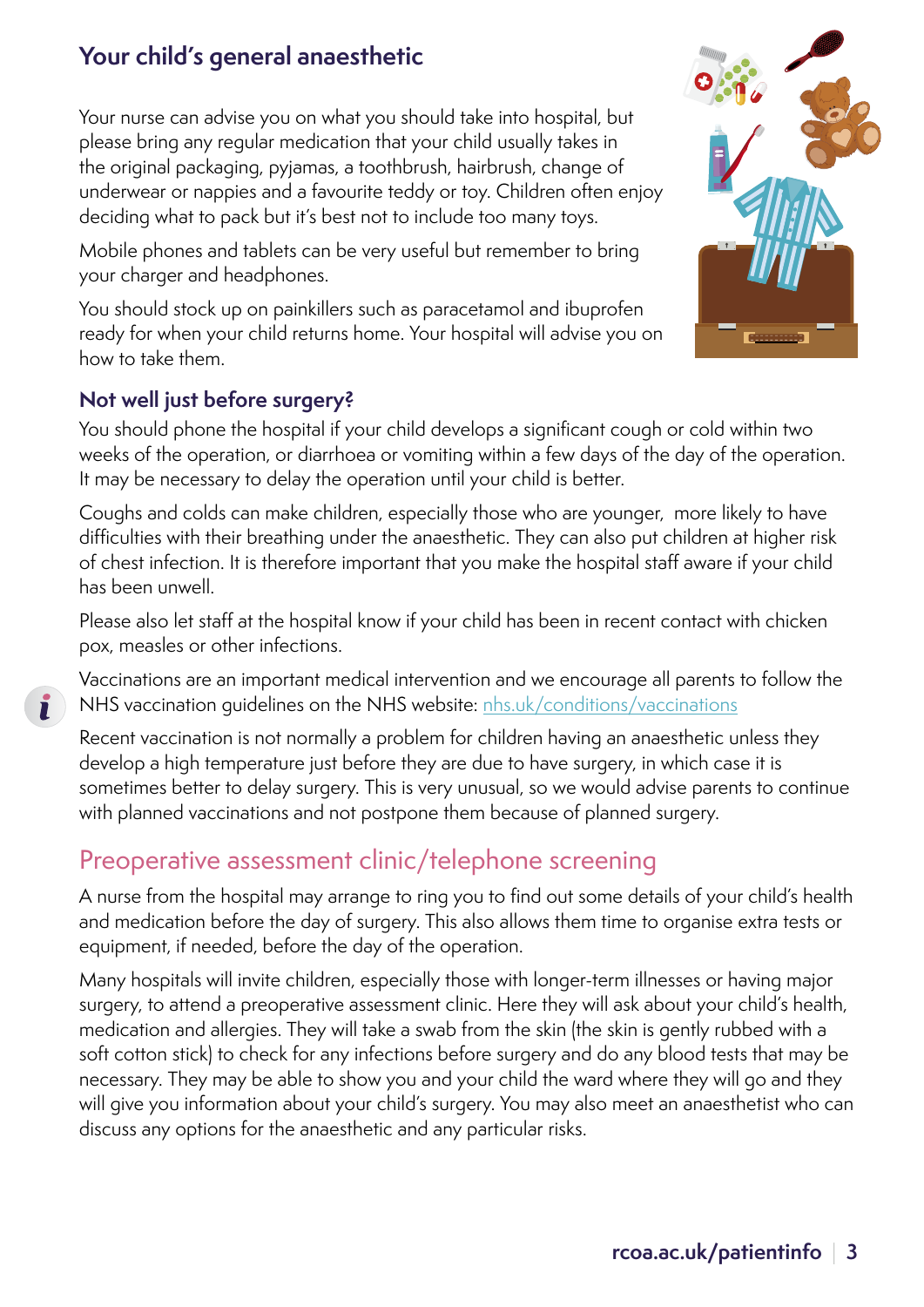# **On the day of your child's operation**

The hospital should give you clear instructions about when to stop your child eating and drinking. It is important for you and your child to follow these instructions. If there is food or liquid in your child's stomach during the anaesthetic, it could come up into the back of the throat and go down into their lungs.

Children are much more comfortable if they don't have to wait longer than necessary without food and drink.

The following are commonly agreed timings for when you can give your child something to eat or drink before non-urgent surgery, but please follow the hospital's instructions given to you, as they may be different.

- Children can have a light meal and/or a glass of milk six hours before surgery. After that they must not eat anything including sweets and should avoid chewing gum.
- Breastfed babies can have breast milk up to four hours before their surgery.
- Bottle-fed babies can have formula milk up to six hours before surgery (please check with your hospital for any different instructions for very small or premature babies).
- Children should continue to drink water or very dilute squash until one hour before their surgery. This helps them to stay well hydrated and comfortable.

Some units allow or encourage the child to drink something on arrival in the unit.

If your child has eaten food too recently, the operation will be delayed or postponed until another day.

Your child should take any medicines as instructed on the day of surgery.

When you arrive at the hospital your child will be weighed and measured (unless this was already done at a previous appointment). A nurse will check their temperature, pulse and breathing rate and measure their oxygen levels and blood pressure.

It is standard practice to do a pregnancy test for any girl over the age of 12 years old by collecting a urine sample. Please see the Royal College of Paediatrics and Child Health website for more information:

#### [rcpch.ac.uk/resources/pre-procedure-pregnancy-checking-under-16s-guidance-clinicians](http://www.rcpch.ac.uk/resources/pre-procedure-pregnancy-checking-under-16s-guidance-clinicians)  $\mathbf{I}$

The nurse will ask about medications and allergies and will put two identity bands on your child's wrist or ankle. In some hospitals, they will put on an extra band, or one of a different colour, if they have any allergies.

An anaesthetist will visit you before the procedure to discuss your child's anaesthetic.

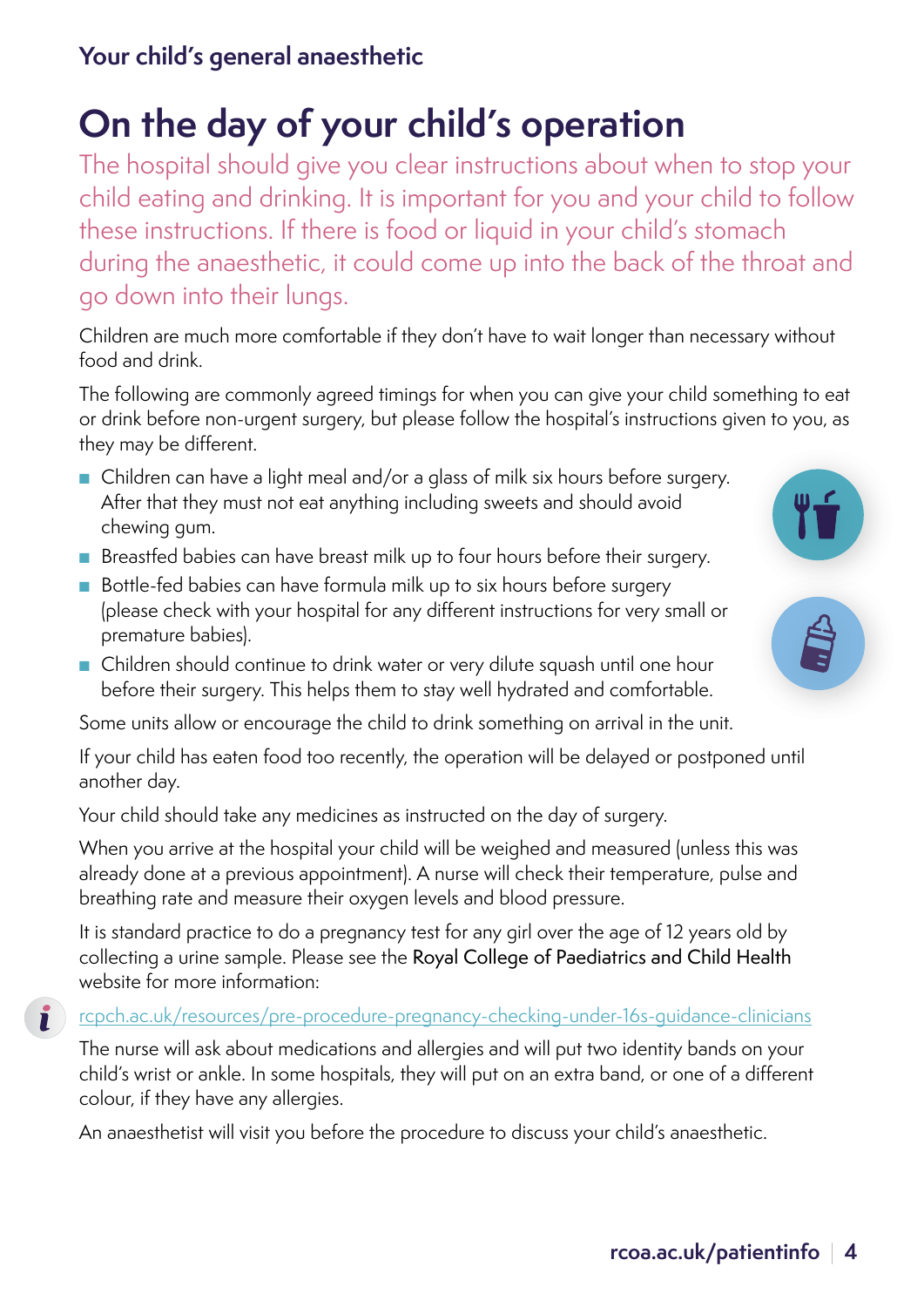The anaesthetist needs to find out about your child's general health, including:

- previous experiences of anaesthesia
- any medicines your child is taking
- any allergies they have
- any recent coughs, colds or diarrhoea and vomiting.

If your child or other family members have had any previous difficulties with an anaesthetic, it is really important to tell the anaesthetist and bring any information you or a relative has.

This is a good time to talk about any particular concerns you or your child have about the anaesthetic. You may find it helpful to make a list of questions you want to ask.

Depending on the type of surgery that your child is having, the anaesthetist may also be able to numb nerves with a local anaesthetic injection while your child is asleep to help with their pain relief afterwards.

They may also need to use extra drips or cannulas. They will discuss with you the reasons for doing this and the importance of this equipment for keeping your child safe while they are asleep and comfortable when they wake up.

#### **Delaying the operation or investigation**

Occasionally during the assessment of your child, the anaesthetist may learn something about your child that means it would be safer not to do the procedure on that day. If this happens, they will advise if and when they expect it will be safe to go ahead with the procedure.

#### **Premedication ('pre-med')**

This is the name for drugs that are given before an anaesthetic.

The anaesthetist may discuss giving sedative medication to help your child relax. However, these are not routinely given as they can make children drowsy after the operation. Pain relief drugs may also be given as a pre-med, or the anaesthetist may suggest an extra treatment for conditions such as asthma.

Most pre-meds are given as liquid medicines.

#### **Local anaesthetic cream**

Nearly all children will have 'magic cream' put on the back of their hands and covered with a clear dressing. This is sometimes called 'Ametop', 'EMLA' or another trade name. It is a local anaesthetic cream which takes 30–60 minutes to work.

This cream reduces the sharp pain when a cannula is placed in your child's hand or arm. It works well in reducing the pain in nine out of ten children.

If the cream cannot be used, a local anaesthetic cold spray can be used instead to numb the area.

#### **Going to theatre**

Most hospitals provide colourful gowns for your child to wear when going to the operating theatre. Although your child may be able to wear their own clothes or pyjamas. They can wear a nappy or pull ups as needed. Your nurse will advise you what underwear can be worn.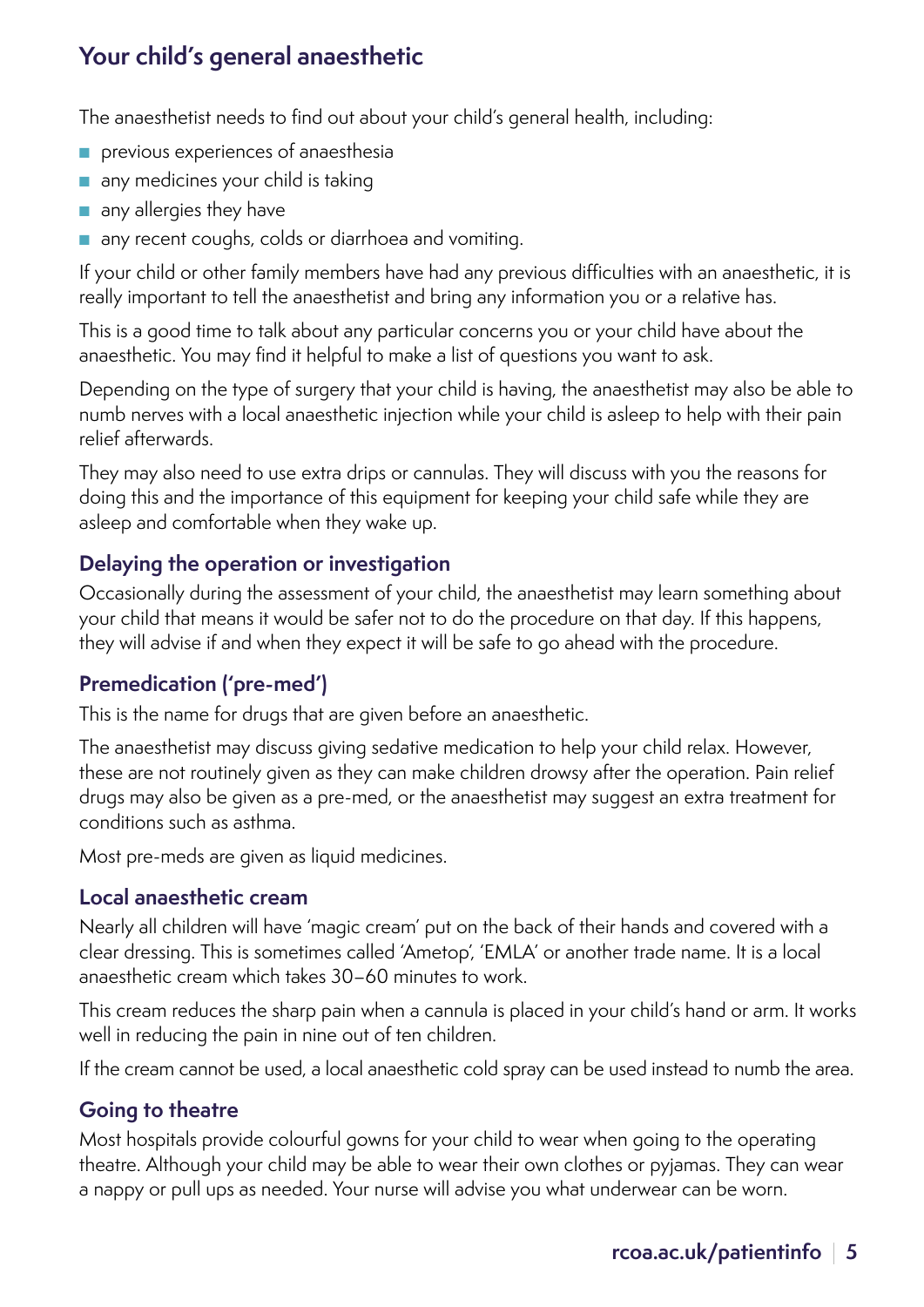Your child may walk to the anaesthetic room, or may travel on a bed, wheelchair or hospital trolley, or be carried. Some units offer more fun types of transport. In some hospitals they may offer a ride in an electric car.

#### **In the anaesthetic room**

A nurse or health care practitioner such as a play specialist from the ward will accompany you and your child to the anaesthetic room. Your child will be able to take a toy or comforter. Mobile phones or tablets can be particularly useful to distract children with games or favourite films.



If you wish, you will be welcome to stay with your child to comfort them while they are given the anaesthetic. There are very few circumstances when this will not be possible. As soon as your child is asleep, a member of staff will take you out of the theatre area to allow the anaesthetic team to care for your child.

If you are very anxious yourself, you **do not** have to accompany your child to the anaesthetic room. Another adult family member or a ward nurse or play therapist could go along instead.

The anaesthetic may be started while your child is lying on a trolley. Smaller children may be anaesthetised sitting on your lap. Staff would then lift them on to the trolley, perhaps with your help.

The anaesthetist will use either gas from a facemask or tubing, or an injection through a cannula to start the anaesthetic. This will have been discussed with you beforehand, although sometimes the plan may need to change if your child is not able to cooperate.

Most older children will have an injection through a cannula. If a cannula is used**,** your child will normally become unconscious and floppy very quickly. Sometimes the injection can feel cool or prickly in the arm. The anaesthetist will then use a mask to continue the anaesthetic and provide extra oxygen for safety.

If the anaesthetic is started with gas**,** the anaesthetist generally uses a mask to give the gas, or they may pass the gas through a cupped hand gently placed over your child's nose and mouth. Anaesthetic gases smell similar to felt-tip pens.

It normally takes a little while (anything from a few seconds to a couple of minutes) for the anaesthetic to take effect. It is quite normal for the child to become restless during this time or for their breathing to sound different. They may even snore loudly. Staff will help you hold your child gently but firmly.

You will then be asked to leave the anaesthetic room. A member of staff will walk with you out of theatre.

Once your child is anaesthetised, the anaesthetist will put in a cannula so they can give pain relief and anaesthetic drugs that are needed.

#### **What happens next?**

Your child will be taken into the operating theatre to have the operation or procedure.

The anaesthetist stays with your child throughout the procedure and will monitor your child's blood pressure, pulse, breathing and oxygen levels closely, ensuring that they are safe and fully anaesthetised.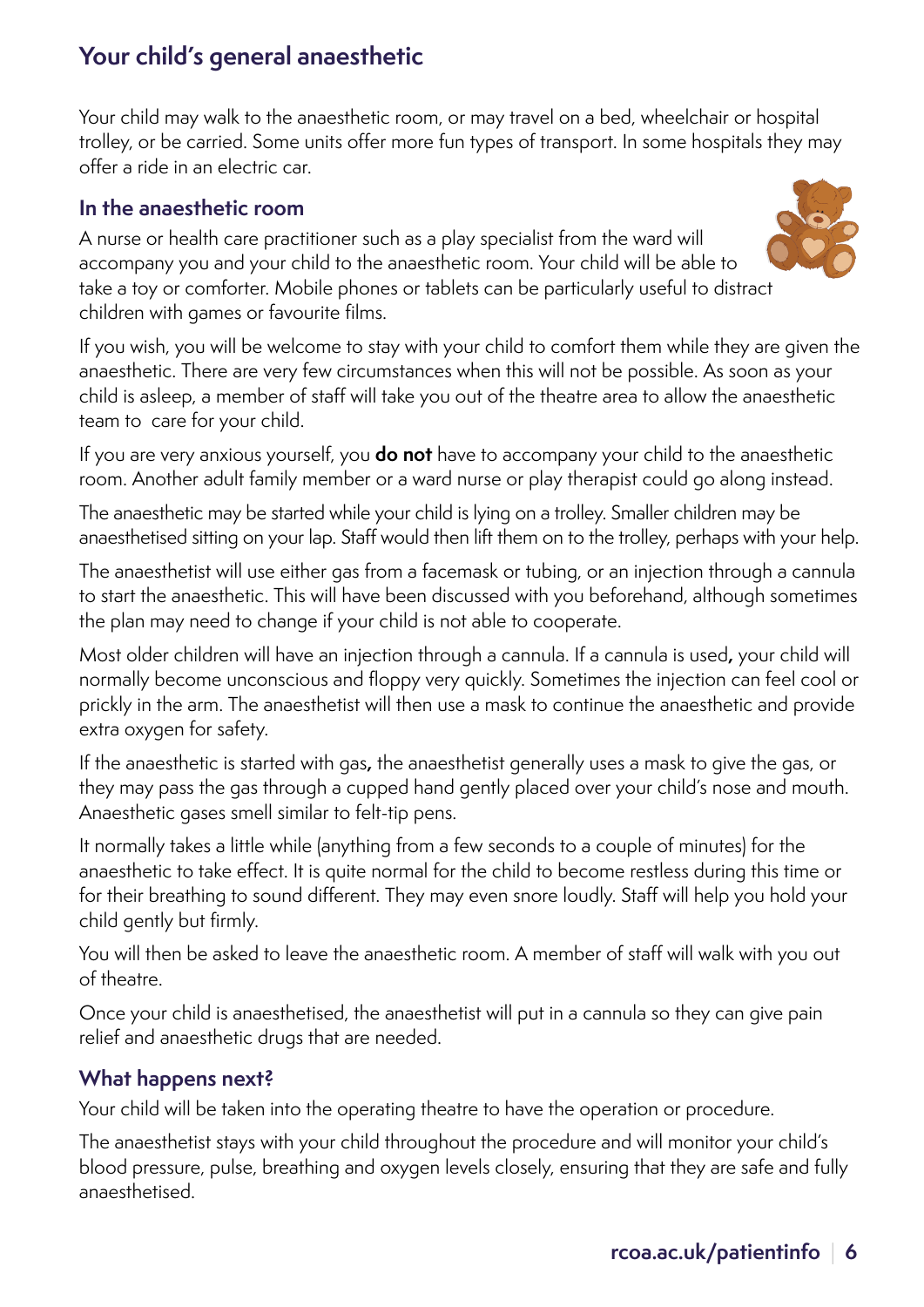Now is a good time to go and have something to eat and drink yourself, but let the staff know that you are going and provide them with a mobile phone number to contact you on.



# **After the operation**

#### **In the recovery room**

Most children wake up in a recovery room. The anaesthetist is close by and can help if needed. They will have a bandage over their cannula to keep it safe, and out of sight, while they wake up.

Each child is cared for by a specialist nurse or other suitably qualified practitioner who will make sure your child is comfortable. They will give extra pain relief and anti-sickness medicines if needed. You will be called to be with your child at an appropriate point during the waking up process.

#### **Distress on waking**

Some children show some signs of confusion and/or distress when they wake up. This is more likely in younger children.

Very few children become very agitated. They may cry and roll about or wave their arms and legs. This behaviour may last around 30 minutes, and occasionally longer. The recovery room staff are experienced at looking after children at this time. They will consider whether more pain relief will help. They will advise you on how best to comfort and reassure your child.

If a child wakes in distress this is naturally worrying to parents. It would be worth telling your anaesthetist if your child has experienced this type of distress in the past so that they can discuss ways that it might be avoided in the future.

#### **Pain relief**

Pain relieving drugs, and sometimes local anaesthetic injections, are given during the anaesthetic to ensure that your child wakes up as comfortable as possible. The type of pain relief will depend on the procedure.

The anaesthetist, surgeon and/or ward staff will talk to you about the best type of pain relief for your child.

#### **Going home**

It is often possible for your child to return home on the day of the operation or procedure if the surgeon and anaesthetist are happy that this is a safe option and that your child is recovering well.

You will be given advice about how to give pain relief medicines at home. You should follow this advice carefully.

Some children feel sick or may be sick on the journey home. It is useful to be prepared!

If you are taking your child home on the day of the operation, you will be given a contact number to ring if you have concerns about your child at home.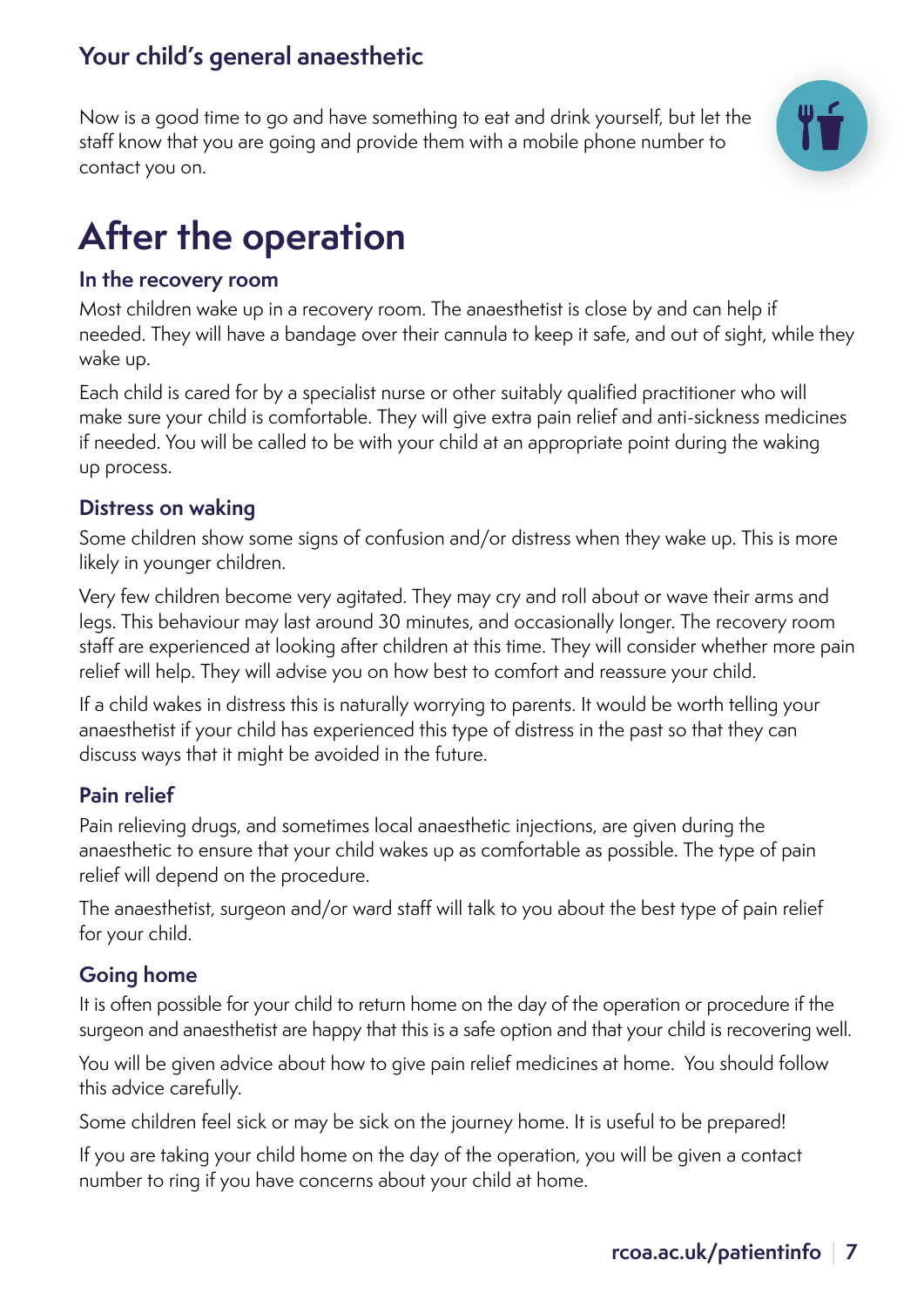#### **Afterwards**

Some children find a hospital visit worrying. A few children do not sleep well after a stay in hospital. They may be clingy and worried about leaving you. Their behaviour may be more difficult than before. This will usually return to normal within three to four weeks.

## Risks and side effects associated with your child's anaesthetic

Serious problems are uncommon with modern anaesthetics. Most children recover quickly and are soon back to normal after their operation and anaesthetic. Many children may feel sick or have a sore throat. These usually last a short time. Medicines to treat vomiting and sickness are available and often given.

For a child in good health having minor surgery, it is very common (more than 1 in 10 children) to have:

- a headache or a sore throat
- sickness or dizziness
- agitation on waking.

Looking at rarer complications, approximately 1 in 10,000 children develops a serious allergic reaction to the anaesthetic.

The risk of death from anaesthesia for healthy children having minor or moderate nonemergency surgery is probably less than 1 in 100,000. Most of the deaths that occur around the time of surgery are not directly caused by the anaesthetic but by other reasons connected with the health of an individual or the operation they are having.

To read about general risks associated with having an anaesthetic or an anaesthetic procedure, please see the risk section on our website: [rcoa.ac.uk/patientinfo/risks/risk-leaflets](http://rcoa.ac.uk/patientinfo/risks/risk-leaflets)

#### Risk explained

 $\mathbf{r}$ 

People vary in how they interpret words and numbers. This scale is provided to help.

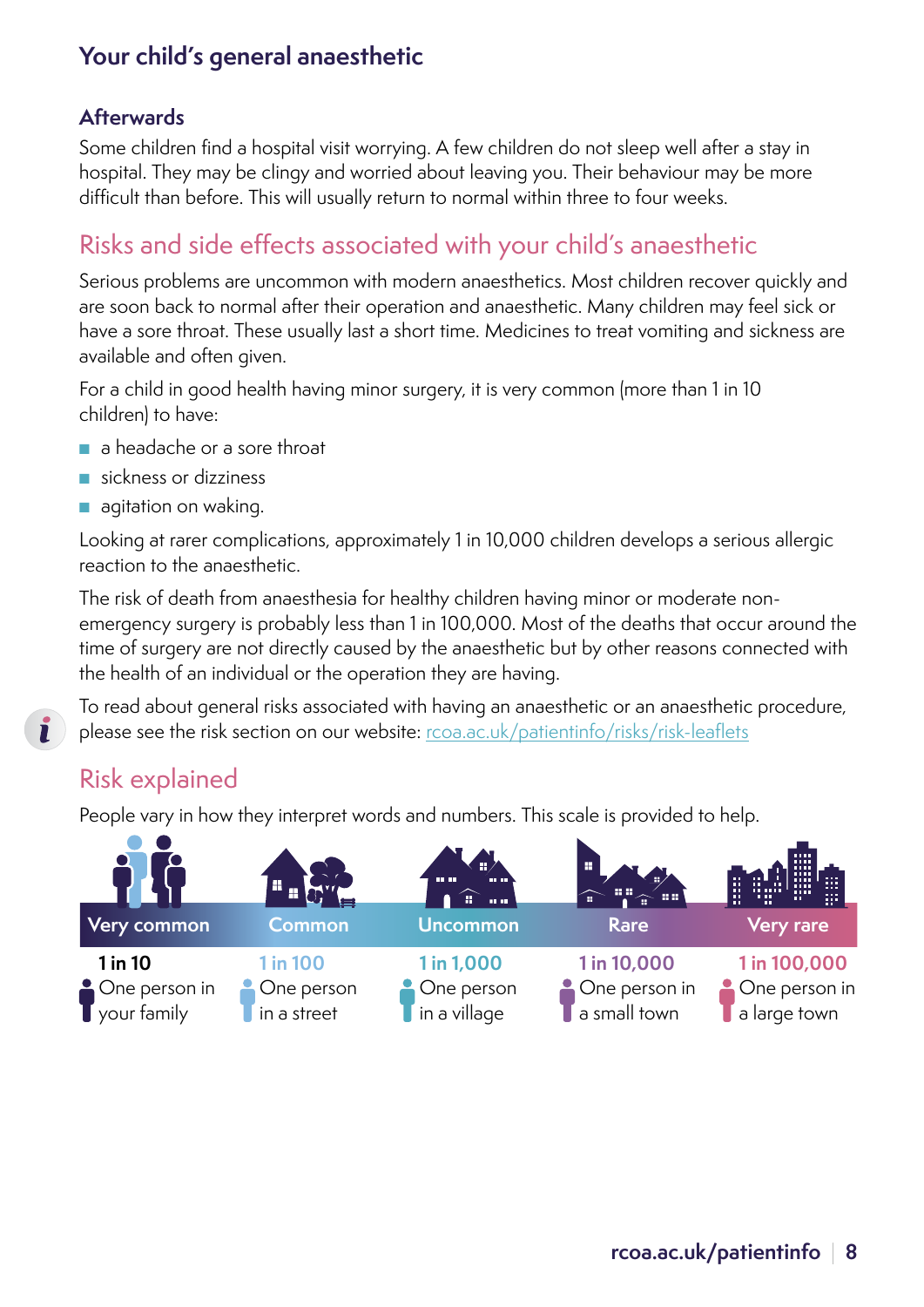In modern anaesthesia, serious problems are uncommon.

The likelihood of a serious risk or complication is higher if your child has a serious illness, a complicated medical background, or is under four years of age and/or having a major operation.

Children with significant illness or babies having surgery sometimes have particular risks associated with the anaesthetic. The anaesthetist can discuss this with you before the operation. Modern equipment, training and drugs have made having an anaesthetic very safe, although all risk cannot be removed completely.

There is ongoing research into the possible long-term effects of anaesthesia in babies and very young children. At present there is no strong evidence that anaesthetics are harmful to development, and it is important to consider that any risk should be balanced against the overall importance of providing anaesthesia for a procedure or surgery.

Information on critical events in paediatric anaesthesia can be found online: *Incidence of severe critical events in paediatric anaesthesia in the United Kingdom: secondary analysis of the anaesthesia practice in children observational trial (APRICOT study)* <https://onlinelibrary.wiley.com/doi/abs/10.1111/anae.14520>

You may wish to look at the following for further information from the Association of Paediatric Anaesthetists of Great Britain and Ireland: [apagbi.org.uk/guidelines](http://www.apagbi.org.uk/guidelines) or [apagbi.org.uk/children-and-young-people](http://apagbi.org.uk/children-and-young-people)

Information about the general risks of having an anaesthetic for older children and young people is available on the College website: [rcoa.ac.uk/patientinfo/risk](http://rcoa.ac.uk/patientinfo/risk)

Information about pain relief can be found in our leaflet *Anaesthesia explained* which is available from our website: [rcoa.ac.uk/documents/anaesthesia-explained](http://rcoa.ac.uk/documents/anaesthesia-explained)

# Disclaimer

 $\mathbf{L}$ 

 $\mathbf{i}$ 

 $\mathbf{I}$ 

Ĭ

We try very hard to keep the information in this leaflet accurate and up-to-date, but we cannot guarantee this. We don't expect this general information to cover all the questions you might have or to deal with everything that might be important to you. You should discuss your choices and any worries you have with your medical team, using this leaflet as a guide. This leaflet on its own should not be treated as advice. It cannot be used for any commercial or business purpose.

For full details, please see our website: [rcoa.ac.uk/patientinfo/resources#disclaimer](http://www.rcoa.ac.uk/patientinfo/resources#disclaimer)